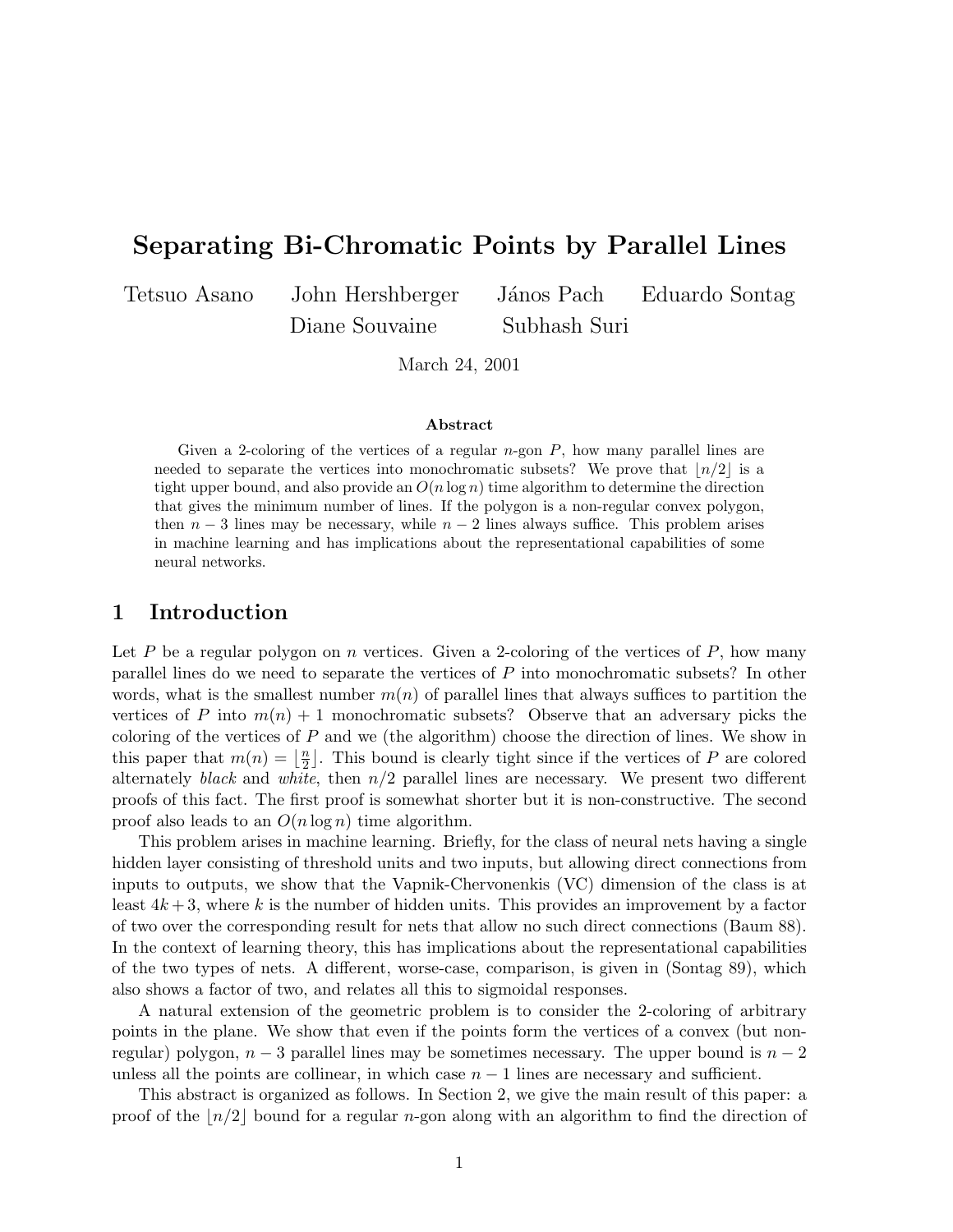these lines. Section 3 presents the application of the geometric problem to neural-net theory. Section 4 outlines some extensions and generalizations of the geometric problem and makes some concluding remarks.

### **2 The Main Section**

Let P be a convex regular n-gon in the plane with vertices  $p_1, p_2, \ldots, p_n$ . Let  $\vec{l}$  be a directed line through the center of P, with orientation in the range from 0 to  $\pi$  such that the orthogonal projections of the  $p_i$ 's onto  $\vec{l}$  are distinct. Let  $\pi(\vec{l})$  denote the permutation of the  $p_i$ 's determined by the order of their projections along  $\vec{l}$ . Denoting the set of all distinct permutations  $\pi(\vec{l})$  by Π, we clearly have  $|\Pi| = n$ .

Let  $c: \{p_1, p_2, \ldots, p_n\} \to \{B, W\}$  be a 2-coloring of the vertices with colors black and white and let  $b$  represent the number of black vertices, and  $w$  the number of white.

### **2.1 The First Proof**

For a given ordered pair of points  $p_i, p_j$ , there is exactly one permutation in which  $p_j$  immediately succeeds  $p_i$ . The total number of monochromatic ordered pairs over all the permutations is  $b(b-1) + w(w-1)$ , or  $b^2 + w^2 - n$ . The expected number of pairs of adjacent elements with the same color in an arbitrary permutation is  $\frac{b^2+w^2-n}{n}$ . Thus, at least one line  $\vec{l}$  defines a permutation  $\pi(\vec{l})$  that has at least  $\left[\frac{b^2+w^2}{n}\right]$ n  $\vert -1$  pairs of adjacent elements with the same color. But then, taking any collection of  $n-1$  lines perpendicular to  $\vec{l}$  and separating the vertices of the polygon from each other, we can remove at least  $\left[\frac{b^2+w^2}{n}\right]$ n  $\vert -1$  of them without creating a strip that contains vertices of both colors. Thus at most

$$
n-1 - (\left\lceil \frac{b^2 + w^2}{n} \right\rceil - 1) \ \leq \ \left\lfloor \frac{n}{2} \right\rfloor
$$

separating lines are needed.

#### **2.2 The Second Proof**

Given a line  $\vec{l}$ , the subscripts of the points in the permutation  $\pi(\vec{l})$  are given by two interleaved sequences, one ascending and one descending. Away from the ends of the subscript permutation, the subscripts follow the pattern  $\dots, i, k-i, i+1, k-i-1, \dots$ , where k is a parameter that completely characterizes  $\pi(l)$ . (All subscript arithmetic is modulo n.) The ends of the subscript permutation are given by the equation  $2i \equiv \{k \text{ or } k+1\}$  (mod n), depending on whether k is odd or even. The number of color differences between neighbors in  $\pi(\vec{l})$  is the same as the number of lines perpendicular to  $\ell$  needed to partition the polygon vertices into monochromatic slabs.

To simplify our counting arguments, we consider the palindromic permutation  $\pi(\vec{l})\pi(-\vec{l})$ given by concatenating  $\pi(\vec{l})$  with its reversal. This sequence is composed of two full-length  $\alpha$  (length *n*) ascending and descending subscript sequences, interleaved as specified by the parameter k. In particular, the junction between  $\pi(\vec{l})$  and its reversal follows the pattern of the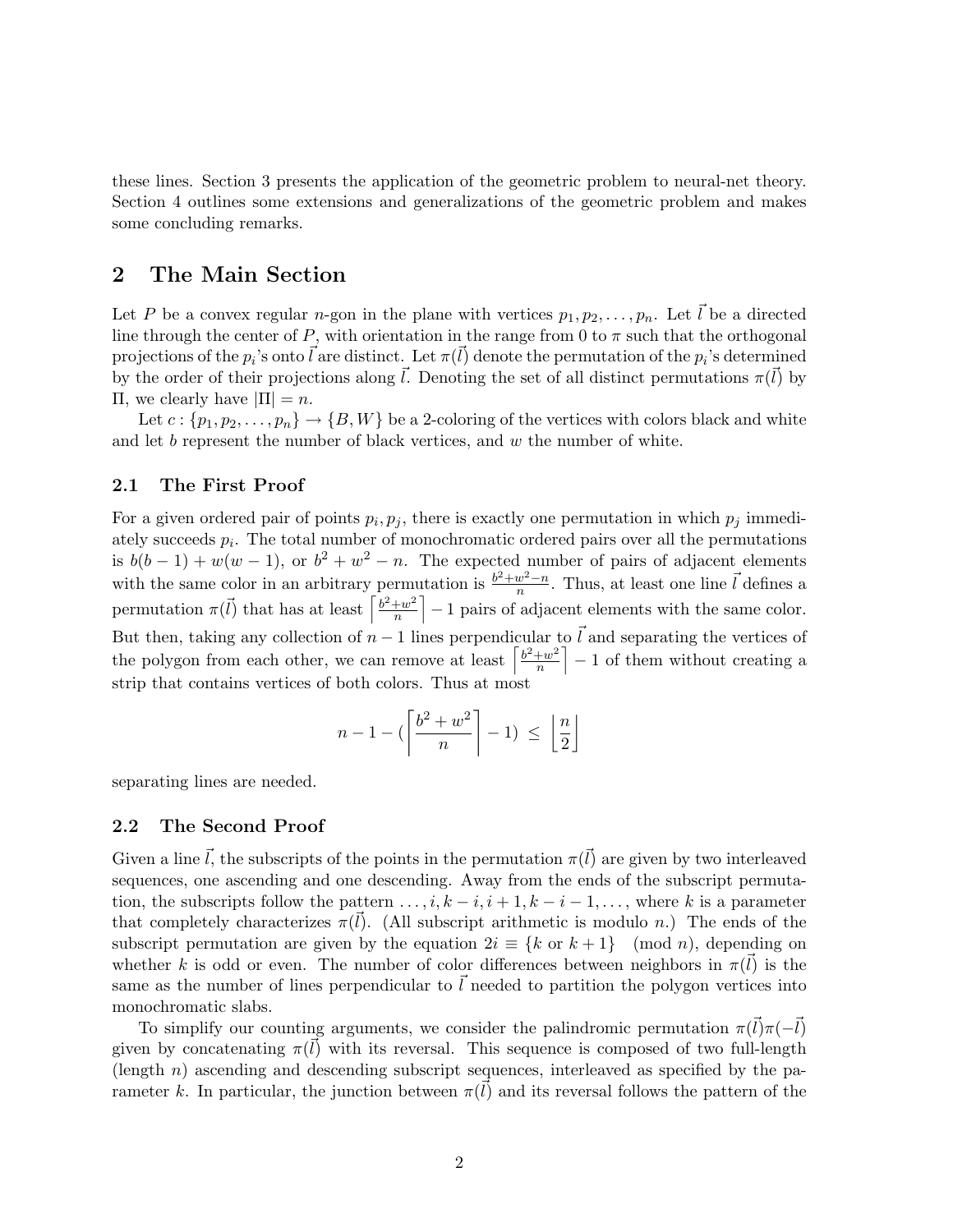interior of  $\pi(\vec{l})$ . The palindromic sequence has exactly twice as many color differences between neighbors as  $\pi(l)$ , even when considered as a cyclic sequence.

Let  $D(i, j)$  be a function that is 1 if  $c(p_i) \neq c(p_j)$  and 0 otherwise. Then the number of neighbor differences in  $\pi(\vec{l})\pi(-\vec{l})$  is

$$
\sum_{i=1}^{n} D(i, k - i) + \sum_{i=1}^{n} D(i, k + 1 - i),
$$

that is, the sum of two convolutions. Note that the average value of a convolution is  $2bw/n$ :

$$
\sum_{k=1}^{n} \sum_{i=1}^{n} D(i, k - i) = \sum_{i=1}^{n} \sum_{k=1}^{n} D(i, k - i) = 2bw.
$$

Hence there is some k such that the number of neighbor differences in  $\pi(\vec{l})\pi(-\vec{l})$  is at most  $4bw/n$ . It follows that the number of parallel lines needed to partition the polygon vertices is at most  $|2bw/n| \leq |n/2|$ .

#### **2.3 The Algorithm**

We can use the Fast Fourier Transform algorithm to compute the sum  $\sum_{i=1}^{n} D(i, k - i)$  for every value of k in  $O(n \log n)$  time, then find the value of k that gives the minimum number of slabs in additional  $O(n)$  time.

In particular, let

$$
a_i = \begin{cases} +1, & \text{if } c(p_i) = B, \\ -1, & \text{otherwise.} \end{cases}
$$

Then  $D(i, j) = \frac{1}{2}(1 - a_i a_j)$ , and

$$
\sum_{i=1}^{n} D(i, k - i) = \frac{n}{2} - \frac{1}{2} \sum_{i=1}^{n} a_i a_{k-i}.
$$

We compute the convolution  $\sum a_i a_{k-i}$  for every value of k using the FFT (see (AHU 74)), where the underlying field is the integers mod p, for some prime  $p > 2n$  of the form  $p = rn+1$ . Linnik's "large sieve" proves that such a prime exists and has only  $O(\log n)$  bits (and hence is suitable for computation); see (Linnik 41) or (Bombieri 74).

# **3 Application to Neural Networks**

Let N be a positive integer (soon to be restricted to  $N = 2$ ), and let  $\mathcal{H}: \mathbf{R} \to \mathbf{R}$  denote the "hardlimiter" or "Heaviside" function:  $\mathcal{H}(x) = 0$  if  $x \leq 0$  and  $\mathcal{H}(x) = 1$  if  $x > 0$ . We say that  $f: \mathbb{R}^n \to \mathbb{R}$  is a (single hidden layer) k-neuron net (with possible direct connections from inputs to outputs, and N input neurons) if there are real numbers  $w_0, w_1, \ldots, w_k, \tau_1, \ldots, \tau_k$ and vectors  $v_0, v_1, \ldots, v_k \in \mathbb{R}^N$  such that, for all  $x \in \mathbb{R}^N$ ,

$$
f(x) = w_0 + v_0 \cdot x + \sum_{i=1}^{k} w_i \mathcal{H}(v_i \cdot x - \tau_i)
$$

where the dot indicates inner product.